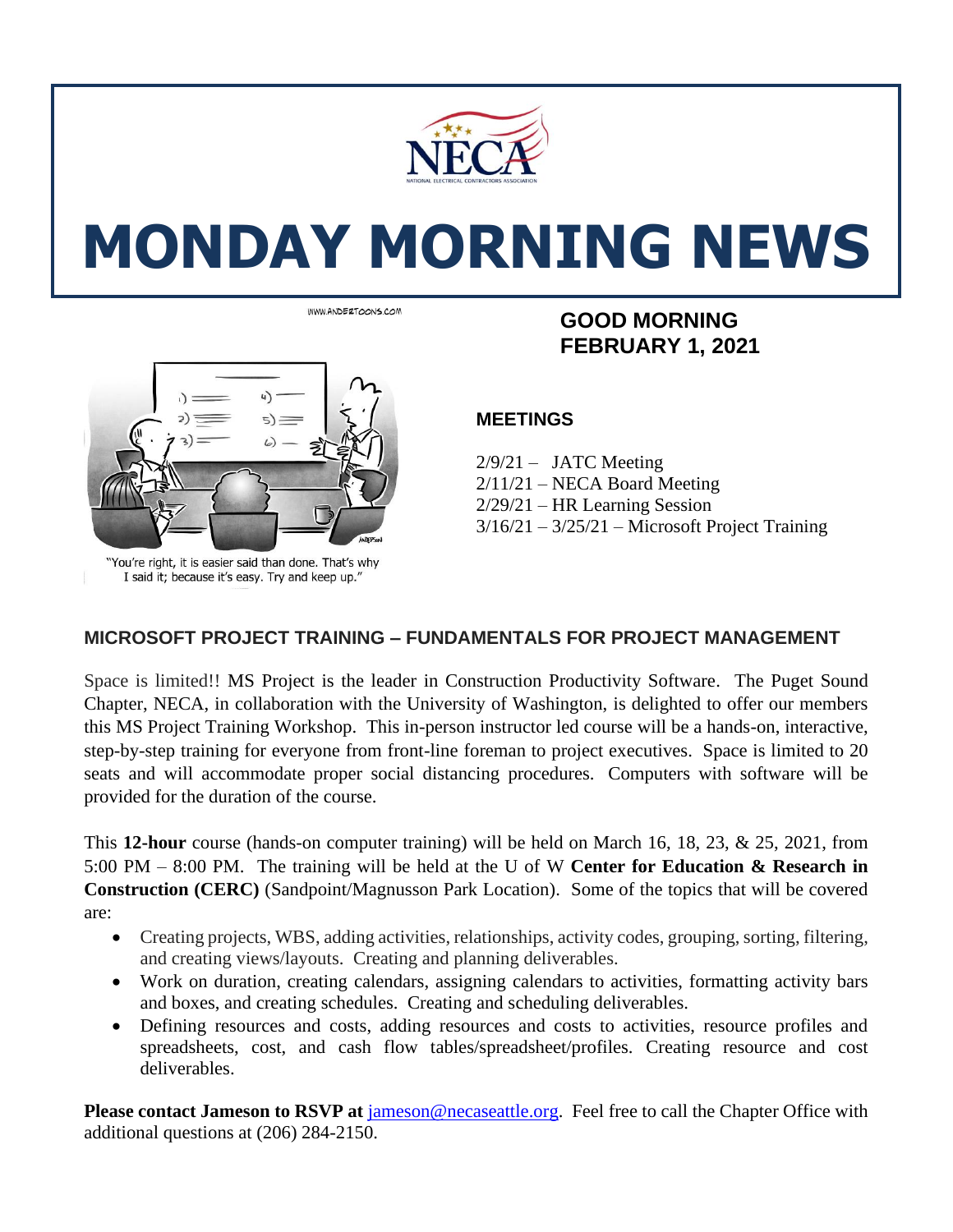#### **NECA HR LEARNING SESSION - MEDICAL PRIVACY AND HIPAA LAWS - FEBURARY 26TH**

Have you ever heard the term "HIPAA" and not known what it means or how it is applied? Do you have access to employee medical information and have questions as it relates to privacy and the laws that govern that information? Do you have questions as it relates to COVID? What information can and cannot be shared? **Join NECA on Friday, February 26th, from 10:00 AM – 11:00 AM** to learn about these important topics.

NECA welcomes Suzan Sturholm, Owner/President of All Things HR, LLC. Suzan has more than twentyfive years of human resources, executive level management, and business development experience. She is a seasoned professional and we are thrilled to have her present on this important topic. This training session will be held "virtually" through Microsoft Teams. This training session is geared specifically towards Human Resource Professionals and Safety Managers. However, anybody from your firm is welcome to attend. If you are interested in attending, please RSVP to Justin at: [justin@necaseattle.org.](mailto:justin@necaseattle.org)

#### **EXPERTS WARN EMPLOYERS OF POTENTIAL COMPLICATIONS WITHIN SEATTLE'S PAYROLL TAX**

The JumpStart Seattle revenue plan — better known as the payroll tax — went into effect this month, and although the first payments are not due until January 31, 2022, accounting experts envision major headaches for businesses that put off compliance too long.

JumpStart Seattle, taxes companies with Seattle payrolls of at least \$7 million. The tax applies on employees making at least \$150,000. The sudden rise of work-from-home policies — particularly among tech companies with a well-paid workforce — further complicates compliance. The major potential friction point, according to Seattle-area tax experts, will be accurately tracking where employees are working, which determines what payrolls are taxed and which are not.

"The longer everyone waits, the more complicated it will be, particularly for businesses that have people who move around," said [David Stiefel,](https://www.bizjournals.com/seattle/search/results?q=David%20Stiefel) managing principal at the Seattle-based accounting firm Bader Martin. "An employer needs to be able to document an employee's primary assignment site. If it is not Seattle, they need to determine where the employee is performing their services."

Covid-induced work-from-home models and the fluidity of employees' working locations figure heavily in the tax equation. If employees are primarily assigned in Seattle or do at least half of their work in Seattle, the payroll is taxed. Payrolls are also taxed even if employees do not perform half of their services in Seattle, so long as they do not perform at least half of their services in a different city and they live in Seattle.

Experts advise thorough record-keeping to avoid problems down the road. Stiefel said companies should put in good systems to calculate how much time employees spend in various work locations. [Lance](https://www.bizjournals.com/seattle/search/results?q=Lance%20Lamprecht)  [Lamprecht,](https://www.bizjournals.com/seattle/search/results?q=Lance%20Lamprecht) managing director for the Seattle office at Andersen, said companies should track when employees are coming into an office and, if employees are not working from the office, they need to know the location of employees' home offices.

"Usually, most companies have a home address," Lamprecht said. "Everybody should have that home address so they can make a determination of whether that's within the city limits." The need for rigorous record-keeping extends beyond W-2 employees to temps and contractors, said [Rachel Le Mieux,](https://www.bizjournals.com/seattle/search/results?q=Rachel%20Le%20Mieux) a Seattle-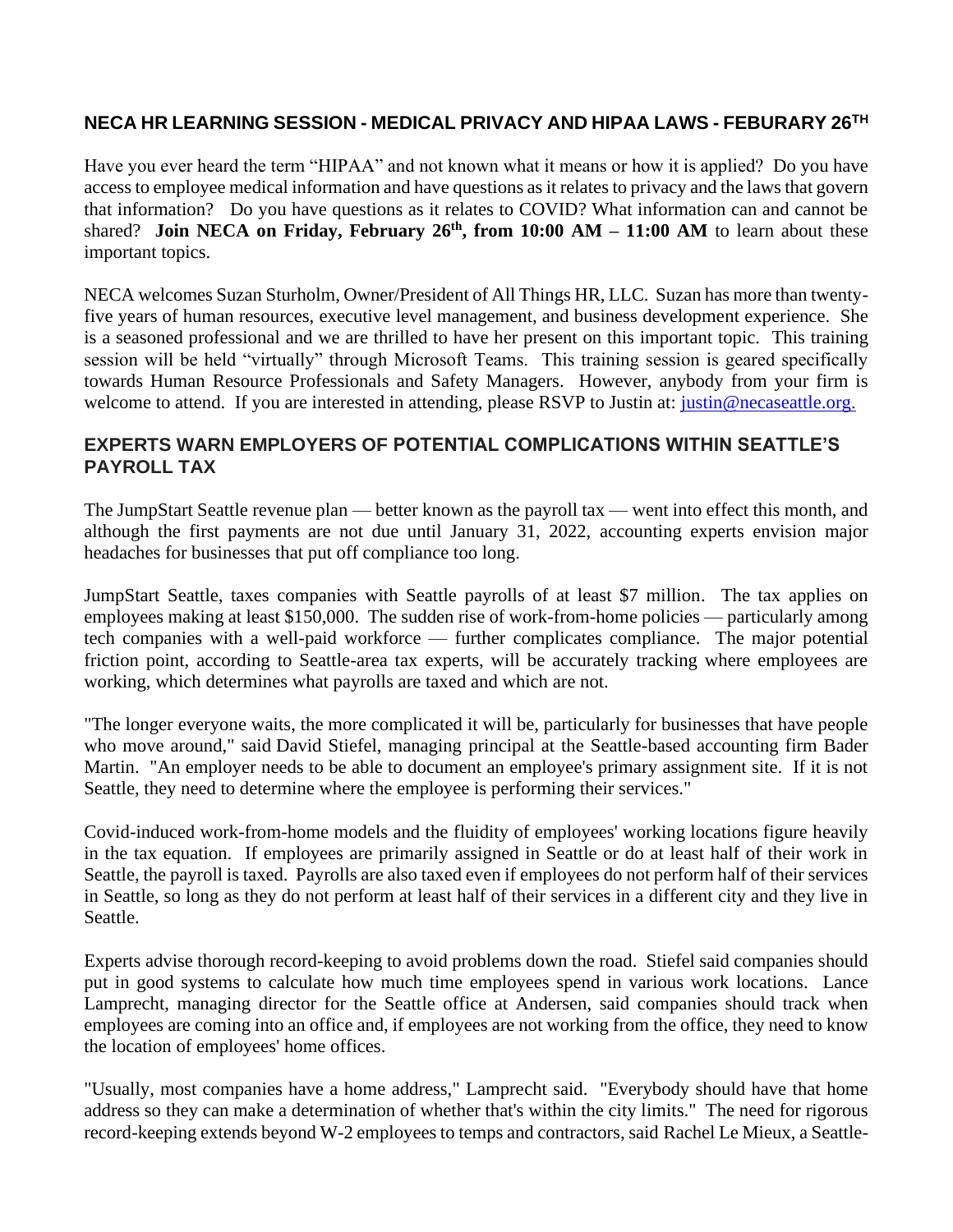based partner at BDO USA. Le Mieux said this creates an added challenge because W-2 employees generally fall under payroll while freelancers and temps fall under accounts payable, so companies must ensure different departments are communicating with one another.

JumpStart Seattle passed in July. The effort was led by Councilmember [Teresa Mosqueda,](https://www.bizjournals.com/seattle/search/results?q=Teresa%20Mosqueda) and the city estimates it will bring in about \$214 million per year. The revenue is earmarked for affordable housing and supporting small businesses.

The Seattle Metropolitan Chamber of Commerce, meanwhile, has filed a lawsuit over the tax, calling it illegal. Given the tax is still in its early days, firms are advising clients to stay informed about the tax's developments. "Our guidance to clients is to review their current employee work situation and future plans as best they can, based upon the current guidance from the city, to get a good estimate of this new tax," [Andy Colson,](https://www.bizjournals.com/seattle/search/results?q=Andy%20Colson) a tax partner at RSM US and the Pacific Northwest state and local tax practice leader, said in a written response. "They should be aware of the current rules on assignment of payroll to the city but also cognizant that these rules may change during the year."

# **ON THIS DAY IN HISTORY – 1790 – FIRST SESSION OF THE U.S. SUPREME COURT**

In the Royal Exchange Building on New York City's Broad Street, the [Supreme Court](https://www.history.com/topics/supreme-court-facts) of the United States meets for the first time, with Chief Justice [John Jay](https://www.history.com/topics/john-jay) of New York presiding.

The U.S. Supreme Court was established by Article Three of the U.S. [Constitution,](https://www.history.com/topics/constitution) which took effect in March 1789. The Constitution granted the Supreme Court ultimate jurisdiction over all laws, especially those in which constitutionality was at issue. The court was also designated to rule on cases concerning treaties of the United States, foreign diplomats, admiralty practice, and maritime jurisdiction.

In September 1789, the Judiciary Act was passed, implementing Article Three by providing for six justices who would serve on the court for life. The same day, President [George Washington](https://www.history.com/topics/us-presidents/george-washington) appointed John Jay to preside as chief justice, and John Rutledge of [South Carolina,](https://www.history.com/topics/us-states/south-carolina) William Cushing of [Massachusetts,](https://www.history.com/topics/us-states/massachusetts) John Blair of [Virginia,](https://www.history.com/topics/us-states/virginia) Robert Harrison of [Maryland,](https://www.history.com/topics/us-states/maryland) and James Wilson of [Pennsylvania](https://www.history.com/topics/us-states/pennsylvania) to serve as associate justices. Two days later, all six appointments were confirmed by the [U.S. Senate.](https://www.history.com/topics/history-of-the-us-senate)

The Supreme Court later grew into arguably the most powerful judicial body in the world in terms of its central place in the U.S. political order. In times of constitutional crisis, for better or worse, it always played a definitive role in resolving the great issues of the time.

*"Habits are like financial capital – forming one today is an investment that will automatically give out returns for years to come."*

 $\overline{\phantom{a}}$  , and the contract of the contract of the contract of the contract of the contract of the contract of the contract of the contract of the contract of the contract of the contract of the contract of the contrac

*Shawn Achor*